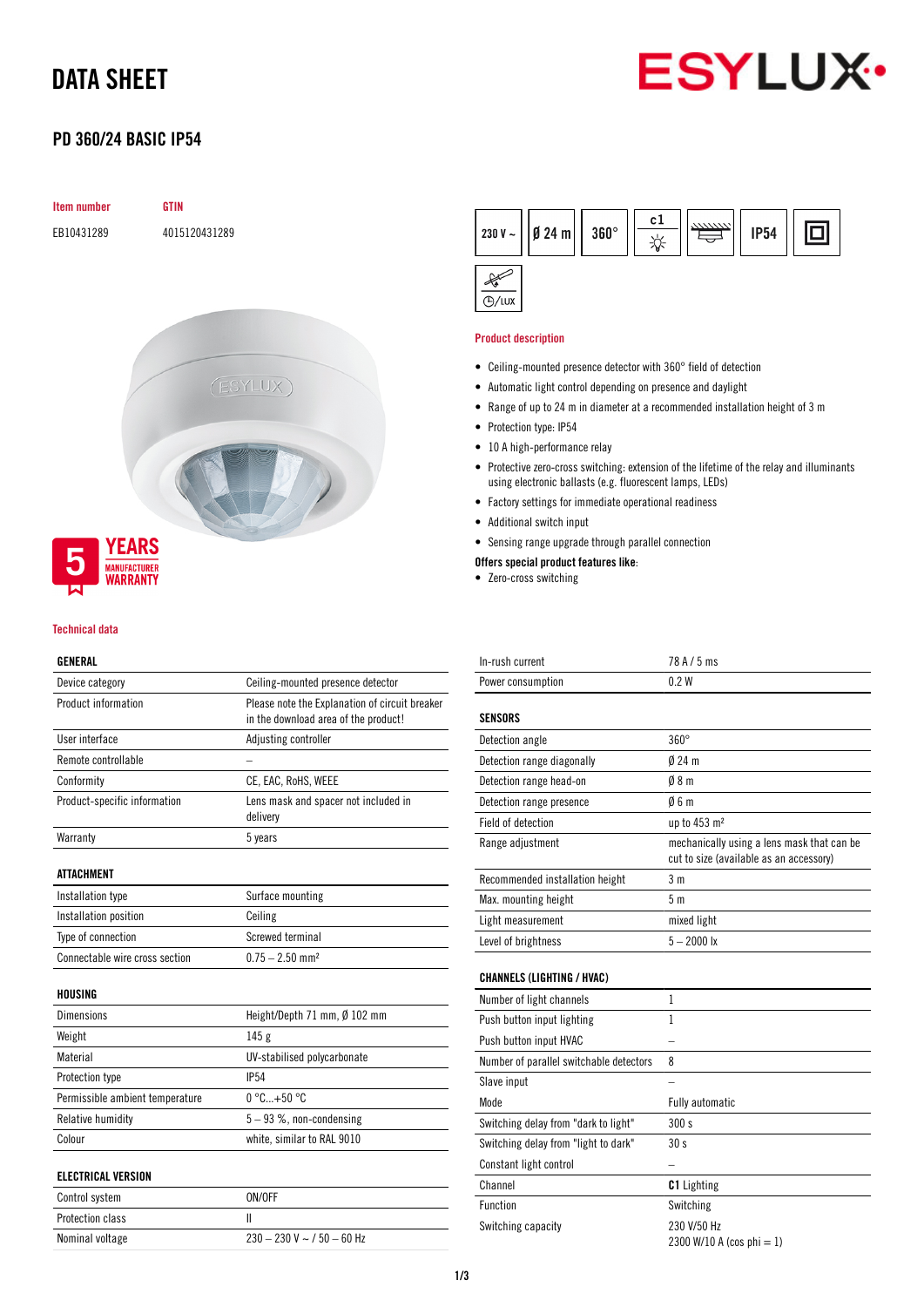## DATA SHEET



## PD 360/24 BASIC IP54

| Item number                   | <b>GTIN</b>                             |                                |                                  |                                                                                            |                        |                                  |  |  |
|-------------------------------|-----------------------------------------|--------------------------------|----------------------------------|--------------------------------------------------------------------------------------------|------------------------|----------------------------------|--|--|
| EB10431289                    | 4015120431289                           |                                |                                  |                                                                                            |                        |                                  |  |  |
|                               |                                         | 1150 VA/5 A (cos phi = $0,5$ ) |                                  | Push button input                                                                          | $\checkmark$           |                                  |  |  |
|                               | 600 W LED                               |                                |                                  | Impulse mode                                                                               | ✓                      |                                  |  |  |
| Switch contact                |                                         | make contact / non-floating    |                                  | Switch-off delay time                                                                      |                        | 15 s30 min (adjustable in steps) |  |  |
|                               |                                         |                                |                                  |                                                                                            |                        |                                  |  |  |
| <b>Factory settings</b>       |                                         |                                |                                  |                                                                                            |                        |                                  |  |  |
| Channel                       |                                         | C1 Lighting                    |                                  | Switch-off delay time                                                                      | 5 min                  |                                  |  |  |
|                               | Level of brightness/switching threshold | 500 lx                         |                                  |                                                                                            |                        |                                  |  |  |
| <b>Accessories</b>            |                                         |                                |                                  |                                                                                            |                        |                                  |  |  |
| <b>Product designation</b>    |                                         | Item number                    | <b>Product description</b>       |                                                                                            |                        | <b>GTIN</b>                      |  |  |
| Cover                         |                                         |                                |                                  |                                                                                            |                        |                                  |  |  |
| BASIC IP54 24 LENS MASK       |                                         | EB10423505                     | Spare part Lens mask 24 m IP54   |                                                                                            |                        | 4015120423505                    |  |  |
| Protection                    |                                         |                                |                                  |                                                                                            |                        |                                  |  |  |
| BASKET GUARD ROUND LARGE      |                                         | EM10425608                     |                                  | Basket guard for presence and motion detectors and smoke detectors, Ø 180 mm, height 90 mm |                        | 4015120425608                    |  |  |
| <b>Dimension drawing</b>      |                                         |                                |                                  | <b>Field of detections</b>                                                                 | <b>Detection range</b> |                                  |  |  |
|                               |                                         |                                |                                  |                                                                                            | Diagonally (A)         | $Ø$ 24 m                         |  |  |
| $Ø$ 101 mm<br>$73 \text{ mm}$ |                                         | 360°                           | $\blacksquare$ Frontal (B)       | Ø 8 m                                                                                      |                        |                                  |  |  |
|                               |                                         |                                | $\blacksquare$ Presence area (C) | Ø6m                                                                                        |                        |                                  |  |  |